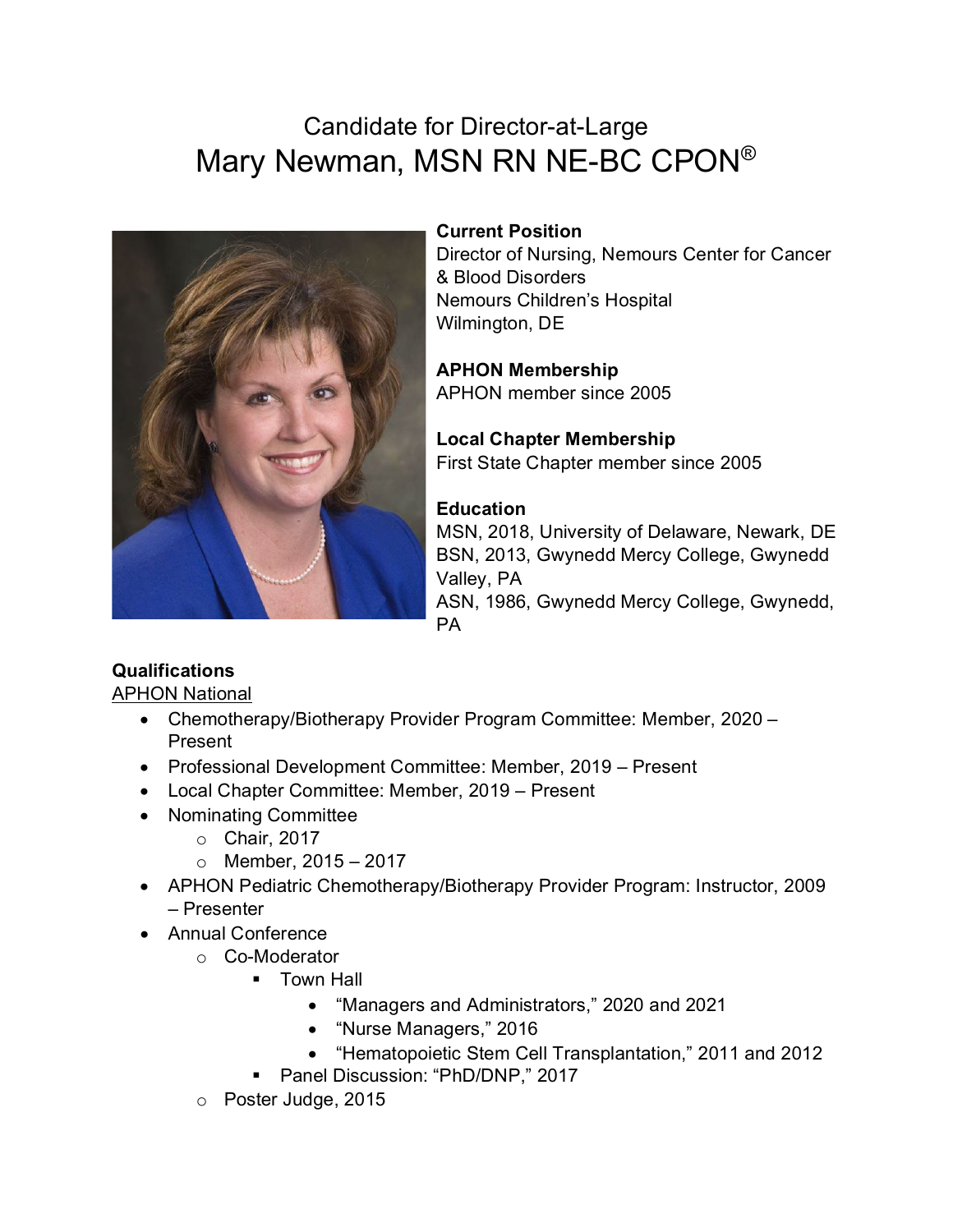- Publications
	- o *APHON Counts*, Author
		- "Local Chapters: Resiliency and Response," 2021
		- "Self-Care and Resilience: Giving to Ourselves What We Give to Others," 2020
	- o *Resource for Ancillary Staff*, Lead Author: "Overview of Cancer and Blood Disorders in Children," "Psychosocial Support for Patients with Cancer and Blood Disorders and their Families," "Care of the Child and Family at the End of Life," 2021

### APHON Local Chapter

- First State Chapter
	- $\circ$  Treasurer, 2017 2020
	- o Director of Membership Activities, 2014 2017
	- o President, 2007 2013
- APHON First State Chapter/Greater Philadelphia Chapter Regional Conference
	- $\circ$  Planning Committee: Member, 2013 2019 and 2011

### Other Nursing Leadership

- Presentations
	- o Nursing of Children Network, Regional Conference: Poster co-author, 2021
		- "Moving Standardized Handoff to the Bedside"

### Additional Qualifications for Office

- American Organization of Nursing Leadership: National Member, 2019 Present
- University of Delaware: Nursing Alumni Network, 2020: STARS Award, 2020
- Nemours Children's Hospital (formerly Nemours/AI duPont Hospital for Children): Transformational Leadership Nurses Week Award, 2014
- Nursing Spectrum Excellence Awards: National Nurse of the Year Winner Clinical Care, 2007
- Delaware Excellence in Nursing Practice Award/Delaware Nurses Association: State Winner – Acute Care, 2007
- Marie L. Des Barres Award/ Nurse of the Year, 2006 Nemours duPont Hospital for Children

### **Candidate Statement**

Thank you for the opportunity to run for Director-at-Large. Having been a member of APHON since 2005, I have eagerly volunteered to serve APHON in numerous roles, both locally and nationally. With each experience, I have seen APHON through a different lens, networking with professionals across the country, learning more about APHON, and realizing how I might contribute to advancing the role of pediatric